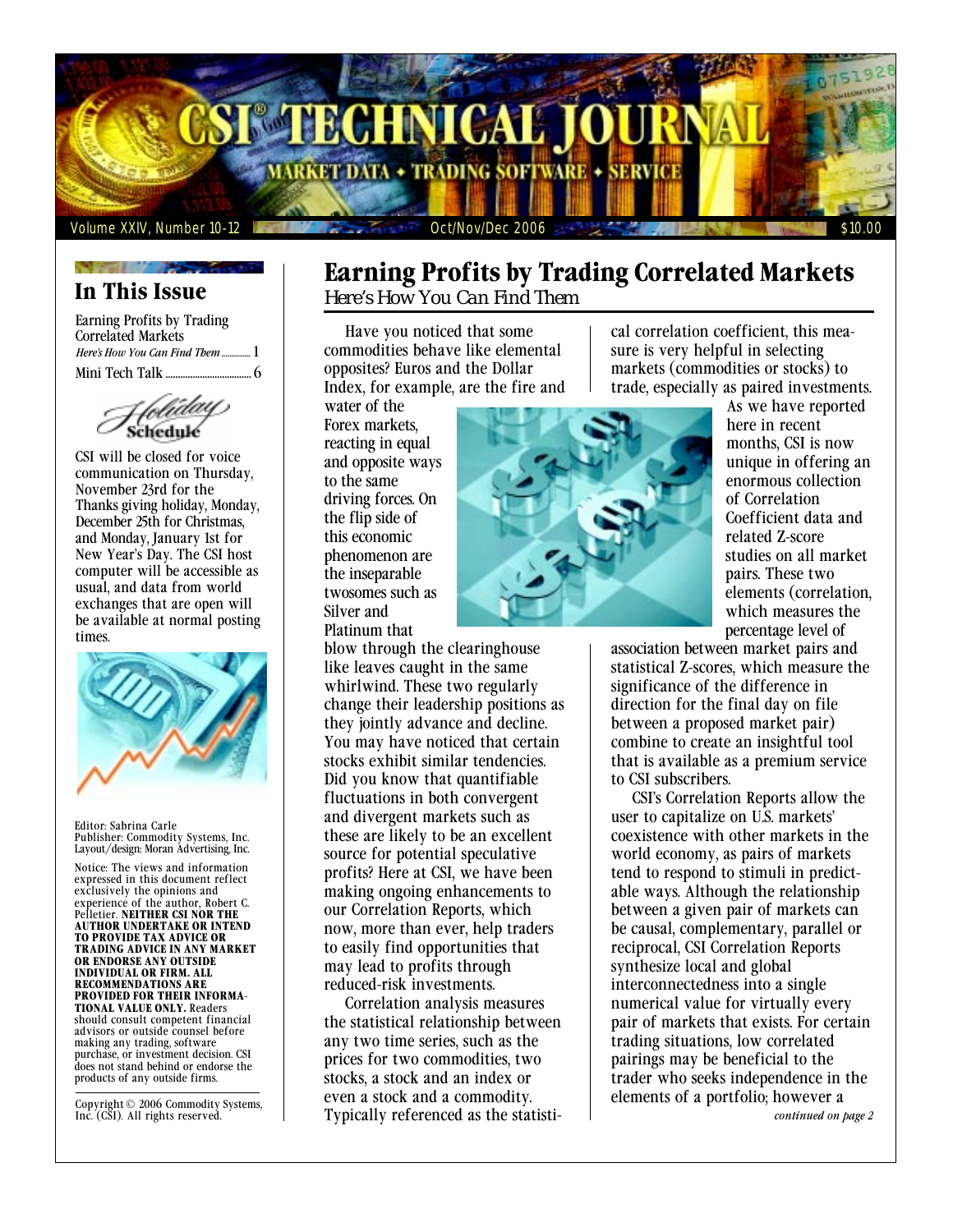#### **Earning Profits...** *continued from page 1*



*Correlation Reports Access to CSI's Correlation Reports is a premium service. Call or visit our website for subscription information:*

*800.274.4727 561.392.8663 www.csidata.com* significant few pairings are closely related and these interesting cases offer opportunities for profit when trading one market with or against another.

## **How Does Correlation Information Help Traders?**

Correlation coefficients range from +1.00 to -1.00, reflecting the positive or negative extent (probability) to which members of world market pairs are related over many years or decades into the past. A coefficient of +1.0 tells the trader that a given market pair moves in tandem. When one moves upward, the other market follows suit. A coefficient of -1.0 tells the trader that an up-move in one will result in a down-move in the other. Thus, extreme relationships can be confirmed by studying correlation coefficients. Knowing which markets are positively or negatively correlated with the market you propose to trade is immensely helpful in portfolio selection and for making wise trading choices.

For example, CBT Soybeans and CBT Corn are tradable commodities that are highly correlated because they share growing seasons, grow in similar latitudes and climates, trade in a common currency and require similar fuel and transportation resources. Their relationship, exhibited from CSI's website through the correlation coefficient of 0.75 at the time of this report, reflects a positive shared circumstance that is less than perfect, but highly significant. In general, such a high reading tells us that when the price of one is high, the price of the other can be expected to be high, and vice versa when the coefficient is negative. If the price of Corn were to rise due to news that a drought was causing a low crop yield, the price of soybeans and other grains grown in the same region could be expected to follow. Because of this logical relationship and relatively high correlation coefficient, discrepancies in directional

movement between the pair can offer profitable trading opportunities.

#### **Z-scores & Signal Lines**

CSI's Z-score and Signal line calculations offer an approach to comparing and trading markets that are positively or negatively correlated, as demonstrated in Figure 1 on page 3. It shows correlation coefficients and Z-scores for Soybeans and Corn. Z-scores represent each market's price derivative relative to its normal price for the historical period analyzed. They are created by subtracting the whole-chart mean and dividing by the whole-chart standard deviation for market prices over the ten-to-forty year period of review. Using the colorcoded key presented above the chart for interpretation, you can view what is essentially an index for each of the two markets charted, one in blue and one in red. By using Z-scores instead of actual prices, you can chart both series on a common scale and derive meaningful information from daily price variations.

The green "Signal" line on the Figure 1 chart represents the statistical spread between Soybean Z-scores (blue) and Corn Z-scores (red) in units of standard deviation and percent as shown on the right scale. This is relevant for positively correlated series where high values in one often coincide with high values in the other. The difference between highly positively correlated series tends to be quite small, even for extreme values of the individual markets. The green line is computed from the Z-score of this difference. Common factors such as world economic situations may push both markets to extremes, but the Signal line measures to what relative degree they are reacting differently.

The negative terminal green Signal line shown in Figure 1 indicates that the red-line market (Corn) is above the blueline market (Soybeans). A positive terminal green Signal value would indicate the opposite.

The chart in Figure 1 suggests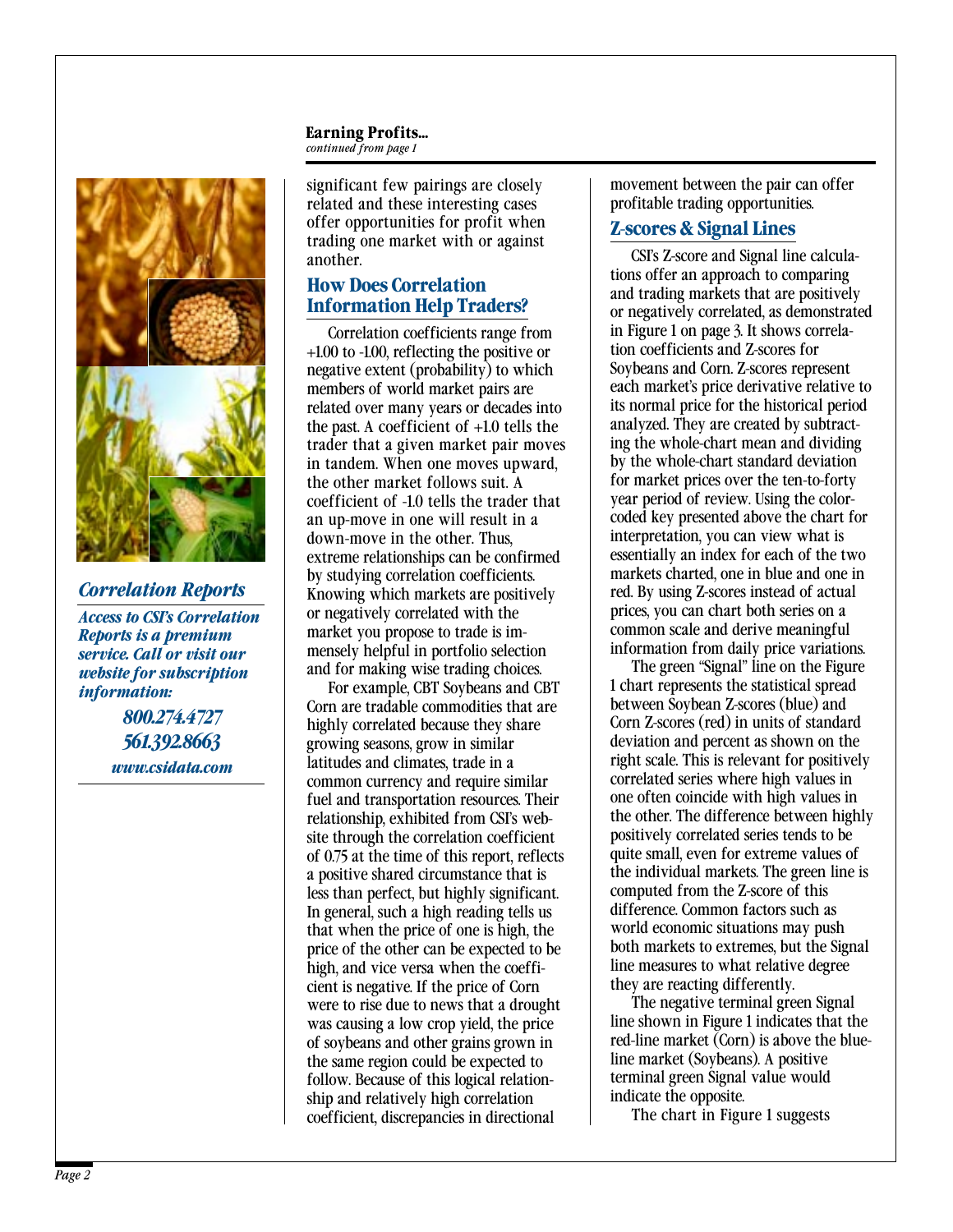through the terminal day's Signal value quoted at -2.2 sigma, that a sale of Corn vs. a simultaneous purchase of Soybeans may produce a profit when the market pair returns to a more normal state. Missing from view (to save space) is the exact quantity of corn to be traded off against soybeans to maintain a balance of dollars (contracts) for the trade.

Since the Signal line is a Z-score (market price divided by the standard deviation over time) it is more sensitive for highly correlated pairs. For example, a 1% difference between Corn and Soybeans is not very significant, but a 1% difference between the electronic and pit sessions for the Nasdaq 100 Index is very significant because that market pair is heavily correlated. Unfortunately, market pairs involving the electronic session vs. the pit session for a stock or index may not offer a good opportunity for profit because such highly correlated pairs may not have sufficient variance in price to negotiate a profit beyond expenses.

#### **Positively Correlated Pairs**

For highly positively correlated markets, Signal line values near zero indicate that the two markets are in sync with their expected relationship. The greater the signal line value (either positive or negative), the more out of sync the markets are with each other. Referring back to Figure 1, (Soybeans and Corn) both the nearness of the red and blue lines to each other and the recurring proximity of the green line to the horizontal center axis indicate that these markets tend to move together.

Here are some trading techniques to consider for launching trades inspired by correlation values, Z-scores and Signal lines for positively correlated markets. These are provided for informational purposes on how to analyze the Correlation Reports. CSI does not recommend any particular trading strategy, but these seem to

hold great potential for low-risk, highreward trades for the longterm trader. If the markets are positively correlated and the green Signal line is positive, consider launching a spread by selling the blue market and buying the



red market when the green line suggests an extreme condition. If the green Signal line is negative, consider launching a spread by buying the blue market and selling the red market when the green Signal line suggests an extreme condition. The gray Signal line was introduced for use with negatively correlated markets, but you might even find some good opportunities using the gray Signal line with positively correlated markets; consider selling both when the gray Signal line is at an extremely high position or buying both when the gray Signal line reaches an extreme low. Learn more about the gray Signal line on page 4.

For a normally distributed random variable, a Z-score greater than 2.0 should only occur about 5% of the time. Signal values greater than 2.0 are generally considered significant, highlighting fluctuations in price between the two markets that may be tip-offs for good spread trading opportunities where profits can be earned from both members of the pair. Lower Signal line values may be relevant if the trader is willing to take on additional risk.

This chart reveals the heavily correlated relationship between Soybeans and Corn through statistical Z-scores (blue and red lines, respectively). The green "Signal" line represents their differential. The chart was produced automatically by the CSI website.

*New Service!*

*Pay your CSI bill online www.csidata.com*

*continued on page 4*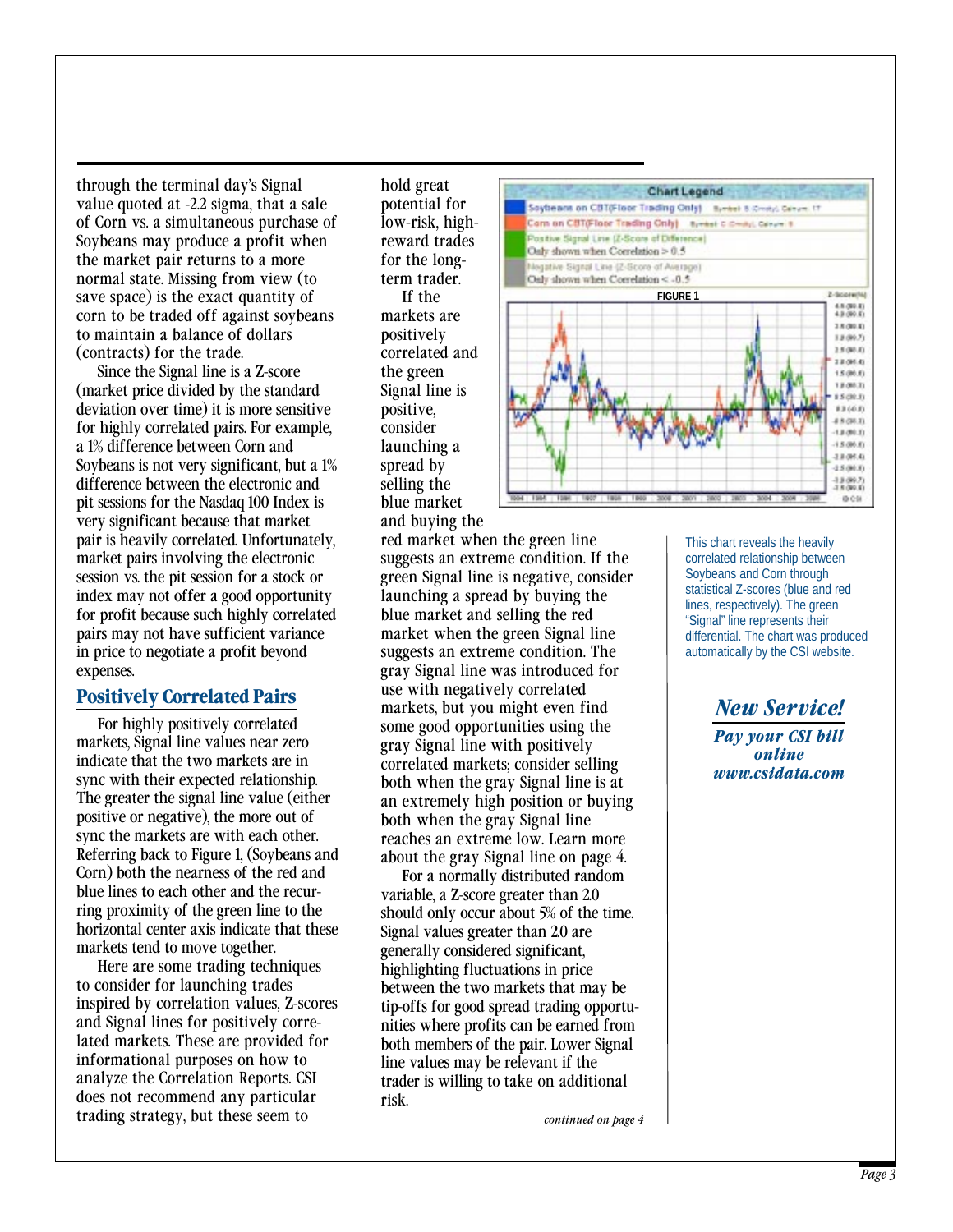#### **Earning Profits...** *continued from page 3*



Libbey Inc. and Newfield Exploration Co. This is an example of negatively correlated stocks that have a logical relationship. Newfield Exploration produces natural gas, which Libbey uses in the production of glassware.

#### *Important Notice:*

*Investing involves risk! Even when risk-minimizing techniques are employed, the risk of loss in trading commodities and/or stocks can be substantial. Papertrading is strongly recommended for any trading system to gain risk-free experience for evaluation before investing capital. Past performance does not guarantee future results and trading success is not guaranteed.*

#### **Signals in Negatively Correlated Markets**

We introduced a feature to the Correlation Reports process which involves an alternate method of Signal line calculation that is intended for use primarily with negatively correlated markets. We colored this

Signal line gray, not green, and it is the Z-score of the higher market's Zscores less the algebraic Z-score of the lower market's Z-score divided by the square root of one plus the correlation coefficient of the market pair. For negatively correlated pairs, if the gray line becomes negative, the trader should consider buying both markets in anticipation of higher prices. Conversely, if the gray line is positive, the trader should consider selling both markets.

If either market is reaching historical highs or lows, the Signal line will be elevated in absolute value. This is especially true when both markets are making historic moves in opposite directions. Since strongly negatively correlated markets tend to move in opposite directions, their divergence is expected and may not have great significance. However, it would be significant if two negatively correlated markets moved together. The average is expected to be small even when the individual numbers are large. The more negatively a pair is correlated, the smaller the average and standard deviation of the pair that results, and the lesser will be the significance of

the resulting Signal value.

It may be beneficial to view both the green and the gray lines when launching a market pair study. Doing so may give you a choice in deciding whether to buy or sell only one member of the pair or to buy or sell both markets of the pair. The trader should focus on the position of the Signal line(s) on the final day displayed for making this decision.

See Figure 2 for an example involving the negatively correlated stocks Libbey Inc. (a heavy user of natural gas) and Newfield Exploration (a natural gas producer). The Libbey vs. Newfield Exploration example is typical of a rare negatively correlated pair (-0.83 over 10 years) where the product of one (natural gas from Newfield Exploration) is essential to the business use of the other, Libbey, in heating sand to make glassware. Such relationships are rare in our economy, but it may be worth investigating these situations if you have the time.

#### **More on Signal Lines**

It is possible to choose to view both the green and gray Signal lines for a single pair, but you may prefer to view the one "relevant" Signal line. Whether the Signal line is gray or green, unusually high Signal line values (positive or negative) may indicate an abnormal statistical relationship between the two markets and consequently help to identify trading opportunities.

The Correlation Report software will report any pair of markets regardless of relevance, so please prescreen for significant correlation levels and a logical relationship between markets before considering Zscore/Signal-line recommendations. Trade on substantive, explainable behavior, not coincidences. If you miss a trading opportunity because you were overly cautions, wait for another situation. There are thousands of opportunities from which to choose. However, you shouldn't be rushed into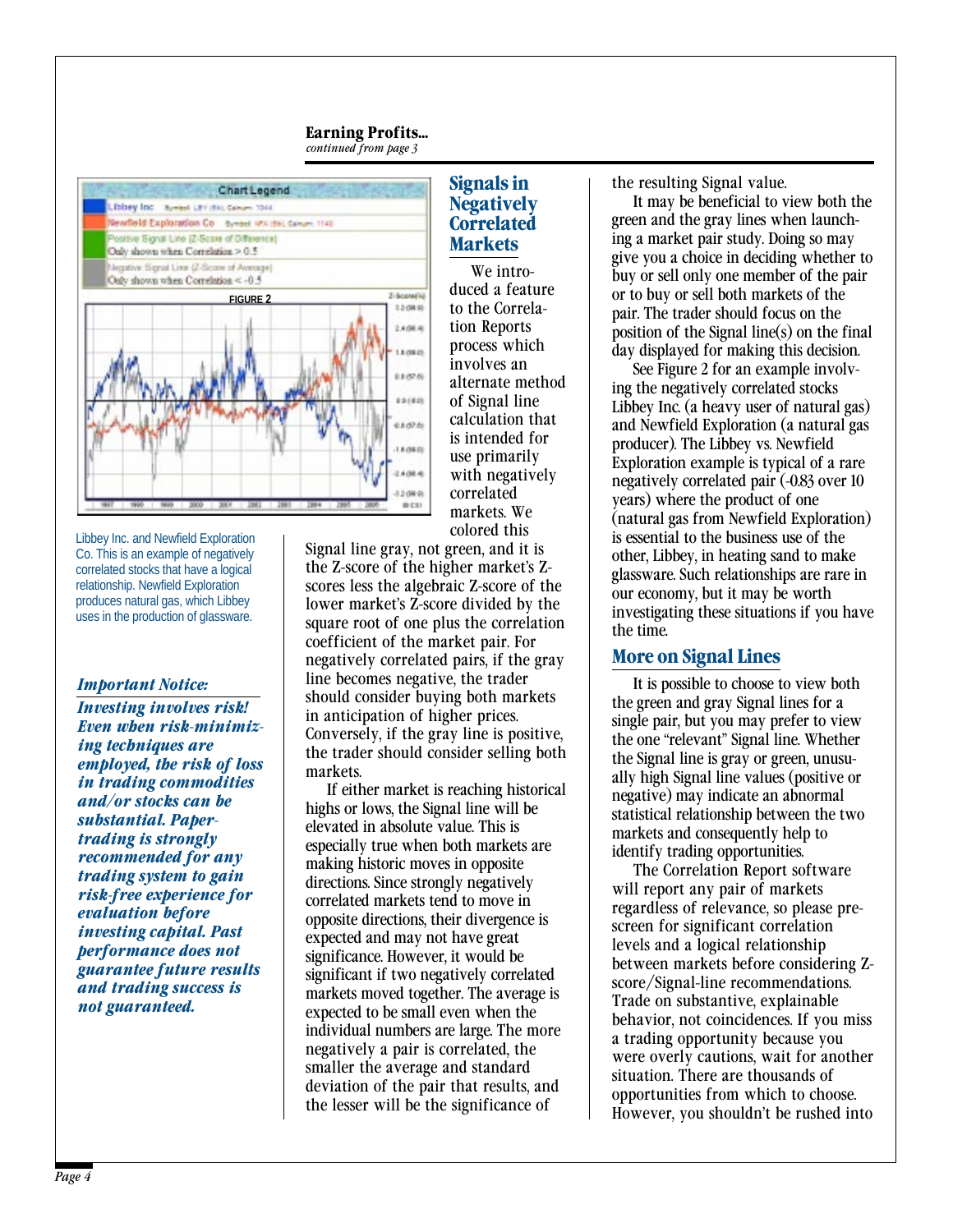acting on any given situation. Exit any trade when the Signal line stops trending, when the zero level is reached, when you are satisfied with your reward or when your stop threshold has been hit.

Be aware that market data is rarely normally distributed, but the percentage readings on the chart surface depend upon the assumption of normalcy. Therefore, the percentages shown are subject to error. The Correlation Report will display any pair of markets and normalize the first and second moment regardless of statistical merit. The cumulative normal probability values associated with the Z-score is displayed, but needs to be tempered with an understanding that they are only absolutely correct in the case of perfectly normally distributed data. Otherwise, unlikely events, such as the markets becoming even more out-of-line, may be more or less likely than for a normal distribution.

For highly correlated markets, the Signal line should have many of the common factors dampened. The Signal line is thus likely to be closer to a normally distributed event than either of the individual markets. If it were an independent, stationary and normally distributed random variable, then we would know that positive and negative values of the Signal line are equally likely. One can expect that the closer the Signal line is to an independent, stationary, normally distributed random variable, the more regular the zero-line crossings will become.

A quick way to tell how applicable normal statistics may be to a given pair is to make a quick judgment about the Signal range. A Signal value should be between  $+/- 1.0$  about  $2/3$  of the time, and outside of that range (greater than  $+1.0$  and less than  $-1.0$ )  $1/3$  of the time.

#### **To Spread or Not to Spread?**

 Spread trades seem less risky than single-market position trades because, if

proportioned correctly, you are protected against common factors. By "proportioned correctly" I am referring to a balance of dollars of one product vs. the dollar value of the other product in the pair. However, the Z-score/Signal chart reveals aspects of the market pair's

relationship which should help to determine whether it is preferable to take on a spread or a single-position trade for positively correlated markets.

Please refer back to Figure 1 where you will notice that the green Signal line tends to oscillate.

Although Soybeans and Corn have a fairly high degree of correlation, their relationship swings. Sometimes the red and blue lines switch positions and sometimes they move in near-perfect tandem. You can use this added insight in interpreting the current relationship between market pairs.

 Consider Figure 3, in which the early lock-step relationship deteriorates to a situation with little association when the Signal line moves further and further from the centerline. Even though the 30-year correlation is quite high (91%) for this pair, the 10-year correlation has dissolved to around 50%. If the trend is moving toward greater conformity (with the Signal line approaching the centerline), then this indicator confirms a high likelihood that the two positively correlated markets will move in the same direction and with similar robustness.

#### **Sorting and Filtering**

Another new feature on the Correlation Reports offered through CSI's

*continued on page 6*



This chart of two unrelated stocks, Procter & Gamble Co. and Boeing Co., demonstrates that price correlation can vary greatly when there is no logical basis for the relationship. These stocks were highly correlated from the 1970's to about 1990, but the level of correlation has dropped markedly since then.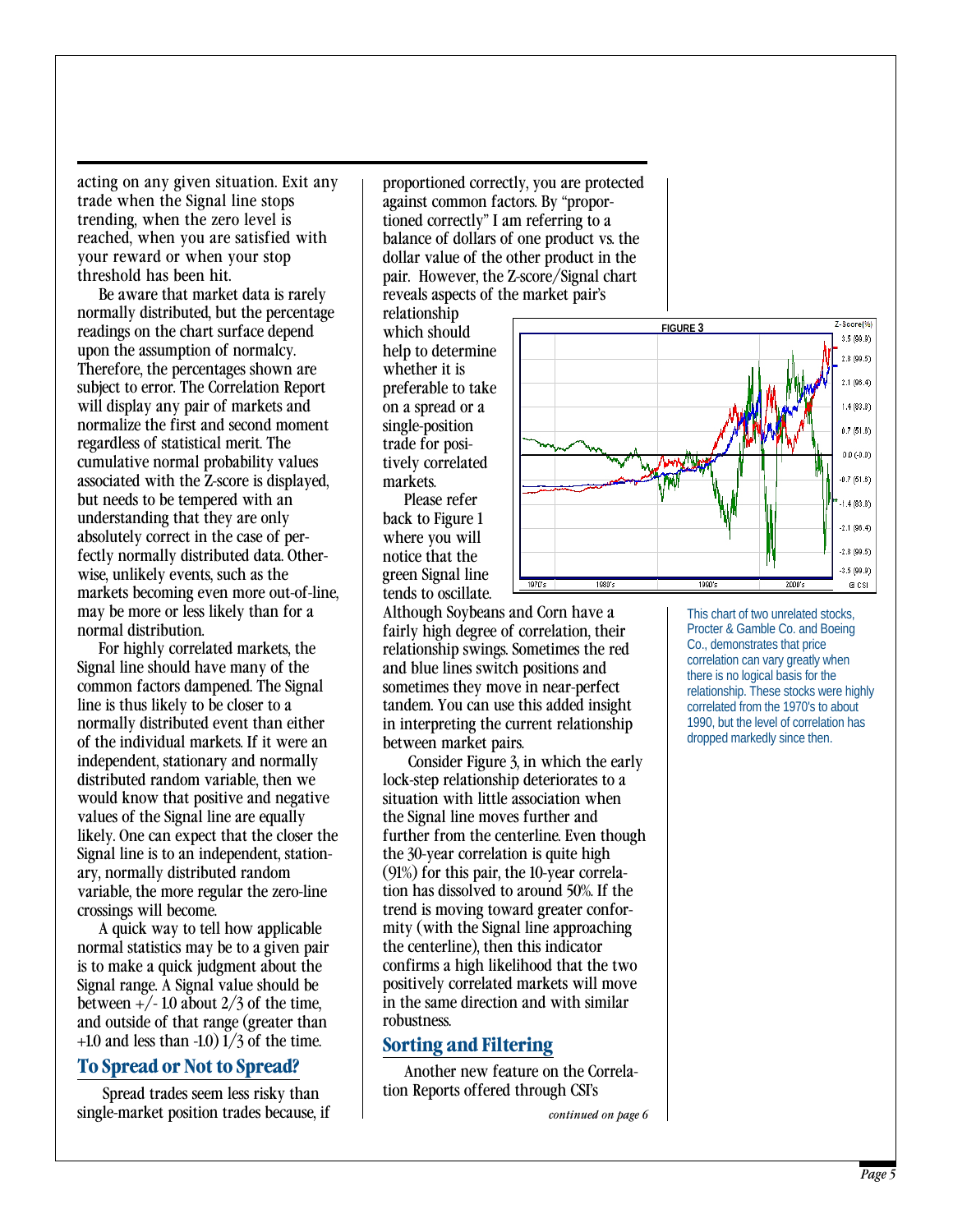#### **Earning Profits...**

*continued from page 5*

# **Mini Tech Talk**

**Q.***I have a new thumb drive that allows me to easily transport large amounts of data between my office computer and the laptop I use for travel. Can I move my UA database between the two?*

**A.** Yes. The easiest way to use UA on two different computers is to copy the c:\UA folder to your thumb drive and then copy it onto the second computer. If you normally create export files for use with third-party software, do not include them in the copy. Execute the program "WhereUa" in the new UA folder to set UA to work in that directory.

Launch the UA program by executing either Uad.exe or EzDownloader.exe. Run the "Rebuild All Files" feature on the Database menu to make sure that your portfolio files are all up-to-date. If you use your laptop for downloads, you can transfer your current data back to your office computer by copying the UA folder from the laptop onto your thumb drive and then copying it back to your desktop computer. ✦

website is the addition of new sorting keys and filters, allowing you to narrow results. You might, for example, run an "All vs. All" search comparing "stocks and commodities" with "stocks and commodities" to find a good pair of trading candidates. While entering your request, you could enlist a filter to leave out all pairs with correlation coefficients of less than, say, 0.5 as shown in Figure 4. This would let you look only at markets that have significant levels of correlation. You could further filter out all pairs whose final Signal line value is less than,

say, 1.0 to find pairs of markets that may represent something unusual. The report will show up to 250 of the most highly correlated pairs that meet your specifications, but you can adjust this number according to your Internet connection speed and computer's available memory.

The screening and filtering tools efficiently reduce the number of pairs for you to consider. They are designed to leave out unlikely candidates for trading. Please note that you can sort results on either the correlation coefficient or the Signal value when you are mining for opportunities.

## **Applications**

To begin finding correlated pairs for trading, paid subscribers to this webbased service simply go to the csidata.com web page and click "Correlation Reports" at the top of the screen. We recommend starting with the "All vs. All" tab (shown above) because it enables a search of the entire database of commodities, stocks or both, and allows analysis for your choice of time periods.

A long-term (25 to 40 year) study of commodities vs. commodities would reveal many tradable commodity pairs, such as energy products, Wheat, Corn,

Soybean meal, etc. Markets with the strongest negative correlation coefficients are typically interest rates, currencies and indexes. Remember that a neutral rating is zero (0), not  $+/-5$ , because correlation coefficients range from a perfect positive +1.00 to a perfect negative -1.00.

If one of the market pairs on the Correlation Reports table (Figure 5) piques your interest, click either of the names to view a graphic display of the pair of markets and their correlated relationship, as shown in Figures 1 - 3.



You can view the same chart by entering the symbols for any two markets into the "One vs. One" selection screen.

The "One vs. All" selection is helpful for the user who might want to choose a particular "dependent" variable (a commodity or stock) in a given search for independent variable opportunities (other commodities or stocks) for spread trading. In this important application the user is presented with correlation coefficients for every possible pair with the chosen dependent variable, and a list of Z-scores for all possible independent variables of either related stocks, related futures markets or both (see Figure 5).

In the course of this exercise, the user will inevitably find stock trading opportunities that are paired off with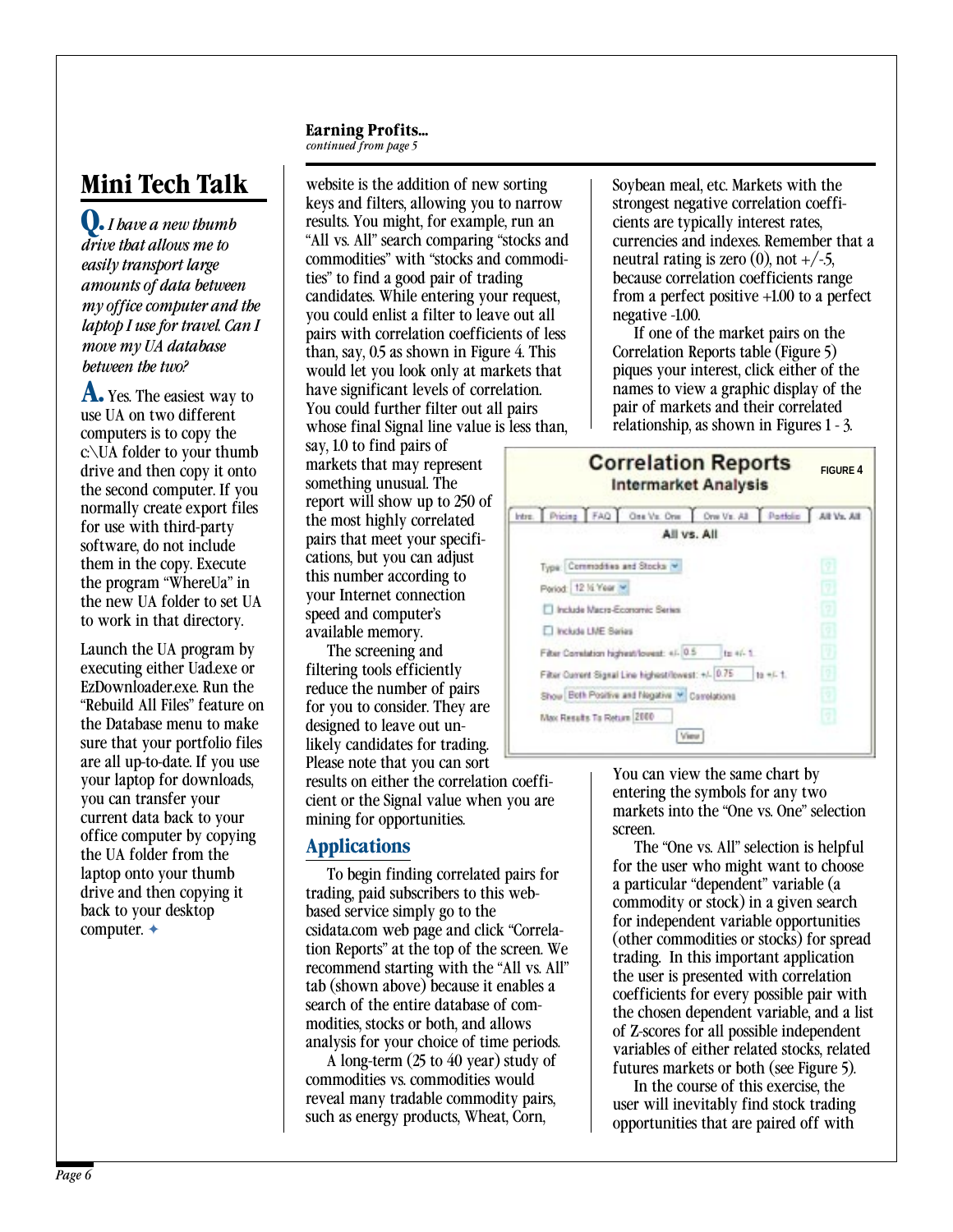your chosen dependent variable. If a high Signal value is provided and you are unfamiliar with the presented stock, simply click on the graphic "profile" image on the screen to get a summary of the business. This is important for the trader to match up substantive opportunities that are more than a casual coincidence. Please notice the "Final Z-Score" (Signal) column. The larger the Z-score of a given pair, the greater the opportunity for profit in the very near future. I personally achieved a tidy profit trading off Silver, which was unusually high relative to Platinum, which was relatively low in terms of reported Z-scores. The high resulting Z-score difference tipped me off to this isolated opportunity for a quick profit.

#### **Learning More**

Since the Correlation Reports' graphics show the Z-scores of the full contract/stock price converted to U.S. Dollars, not the actual prices, you should complete the picture by scrolling down the web page to view price charts of the underlying products. If your market pair includes a commodity, the Z-score and price charts are derived from threemonth-forward CSI Perpetual Contract® data (see sidebar). This convenient method of presentation makes it easy to analyze futures with other futures or with stocks or indices on a continuous basis without bias, allowing you to fairly evaluate stock-vs.-commodity spread trades. The trader should be sure to focus on a delivery month that is three to six months forward of your trade date. This way you will approximate conditions that correspond with the study focus of the correlation experience. Be very careful to choose a contract or stock that has sufficient volume and open interest liquidity to provide a fair price. Check your database statistics through UA before acting.

Upcoming enhancements of Unfair Advantage<sup>®</sup> (UA) will give a closer look by offering the same Z-score and Signal charts with the ability to zoom in on a smaller time frame. The Correlation Reports can help the alert trader to find situations where members of the correlated pair have moved significantly apart, so that the trader might capitalize on a return to normality.

### **Quantifying & Certifying the System**

We recommend paper trading any system you might be considering by entering prospective trades into UA's Position Manager and then evaluating results through UA's Trading System Performance Evaluator (TSPE), both on

the Trading Tools menu. This allows you to gain confidence in the system before risking capital. It is a much different experience to see a \$1 million profit after 30 years than to sit through month after month of potential drawdowns. Although past experience is no guarantee of future results, paper trading in real time gives you a feel for the system you are contemplating. CSI's Correlation

Reports make it simple to find tradable gems, so we encourage our readers to make use of this evolving set of studies and tools that we hope you will find helpful. ✦

Happy Trading,<br>Bob *Pallatior* 



*Perpetual Contract data is formed from a pair of adjacent contracts of a given commodity that expire before and after a moving future date. The charts used here show the computed price based on a 90-day-forward interpolation.*



*If you have any questions on this report or its application, please contact our large customer support staff.*

*Hours: 8:30 a.m. - 10 p.m. (eastern time) weekdays*